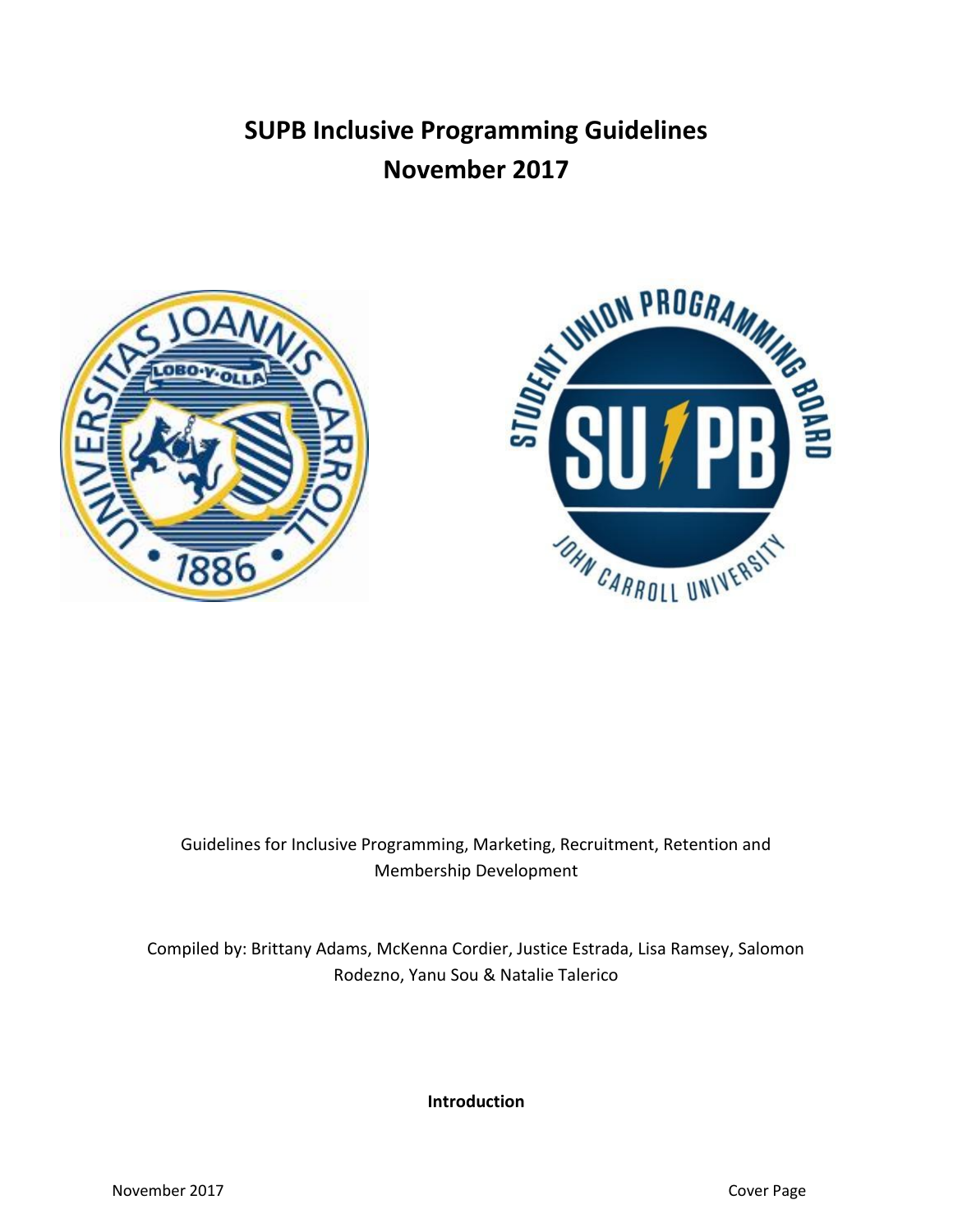The purpose of these guidelines is to outline best practices for creating inclusivity in the programming, marketing, recruitment, retention and member development efforts of the Student Union Programming Board (SUPB) at John Carroll University.

A huge thank you to the staff from the Center for Diversity and Inclusion (CSDI) for their feedback and support in creating these guidelines. An additional thank you to all of the students and staff who helped to turn one idea into a progressive and robust reality for the Student Union Programming Board (SUPB). It is the authors' hope that all student organizations at John Carroll University seek to create and adopt their own guidelines for inclusivity and strive to make our beautiful campus a safe, welcoming, and accessible community for every person.

Guidelines for programming, marketing, recruitment, retention, and membership development are included in this document. References and resources can be found on the last page. Even though these guidelines are written by category and position, the responsibility of ensuring the organization follows these guidelines lies with the entire Executive Board of SUPB with assistance from the Student Union Vice President of Diversity, Equity & Inclusion. List of Authors:

Brittany Adams [badams19@jcu.edu](mailto:badams19@jcu.edu) Graduate Assistant, SUPB

McKenna Cordier [mcordier18@jcu.edu](mailto:mcordier18@jcu.edu) Vice President for Programming, SUPB

Justice Estrada [jestrada18@jcu.edu](mailto:jestrada18@jcu.edu)

Event Coordinator, SUPB

Lisa Ramsey [lramsey@jcu.edu](mailto:lramsey@jcu.edu) Associate Director, Student Engagement

Salomon Rodezno [srodezno@jcu.edu](mailto:srodezno@jcu.edu) Director, CSDI

#### Yanu Sou

[ysou18@jcu.edu](mailto:ysou18@jcu.edu) Major Events Coordinator, SUPB

Natalie Talerico [ntalerico20@jcu.edu](mailto:ntalerico20@jcu.edu) Graduate Assistant, CSDI

**Programming**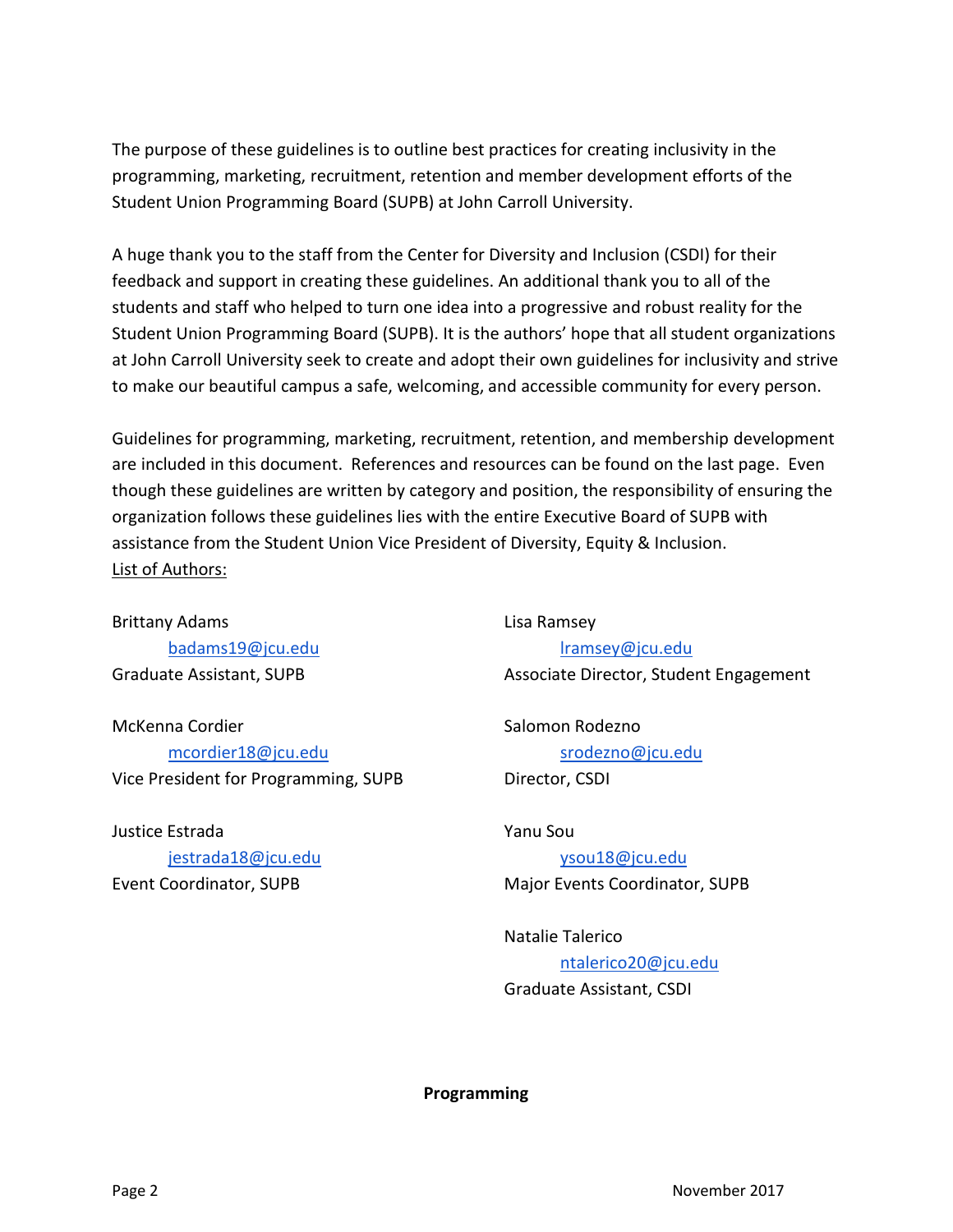The Event Coordinators are in charge of planning and implementing a variety of social, weekend, and late night events throughout the academic year when school is in session. When planning the events, please keep the following best practices in mind:

### **Programming**

- Ensure that the event that you would like to work on is something original and not being offered by another organization around the same time period; if there is a similar event planned, consider collaborating with the alternate organization.
	- When possible, vary the days and times of year that events are held to give the maximum number of students an opportunity to attend.
	- If appropriate, consider planning major events on Thursdays or other a-typical times/days in order to be inclusive of students with weekend conflicts or commuter students that are not on-campus on the weekends.
- If the event being planned includes a diversity aspect, make sure to follow the newly created Diversity/Cultural Programming Protocol.
	- Make sure to constantly exchange ideas with cultural/student organizations to talk about potential events.
- Consult an interfaith holidays calendar when planning events in order to be respectful of all religions / faiths.
	- See the 2018 one[: http://www.interfaith-calendar.org/2018.htm](http://www.interfaith-calendar.org/2018.htm)
	- Consult with Campus Ministry if you have any questions on dates, accommodations, dietary restrictions, etc.
- Ask yourself the following questions during the event planning process:
	- If there is a ticket price for the event, is it appropriate given the scope of the event and most students' monetary capabilities?
	- Is the food served at events labeled?
		- Order food inclusive of those with allergies or dietary restrictions, such as vegans, kosher food, gluten-free food, etc.
- Strive to make event themes inclusive and welcoming for all.
	- For example, if a theme is being used make sure to first discuss it with the SUPB Exec Board and any other applicable parties.
	- If a provocative theme is being considered, consult with your advisers.
		- Eg. The Drag Show, some comedians, etc.
- Keep all disabilities in mind when planning events.
	- Eg: Bringing a translator to events for those that are hearing impaired.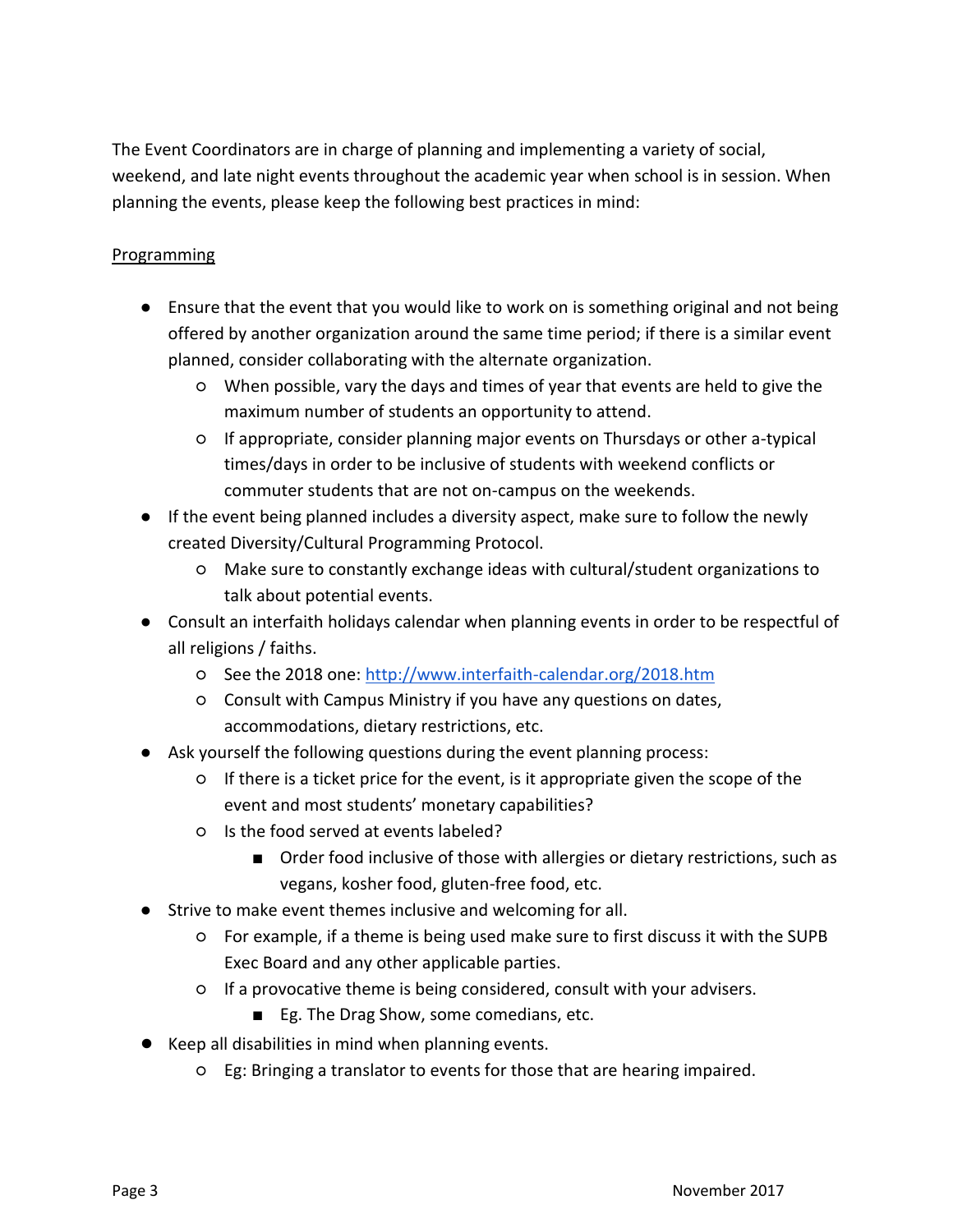- Cleveland Hearing and Speech Center: 11635 Euclid Ave. Cleveland, OH 44106-4319 Voice: (216) 231-8787 Appointments: (216) 325-7570
- Consider having an interpreter / translator at all major events and allocating budget for any weekly events if accommodations are requested.
- Is transportation to off-campus events handicapped accessible?
	- Communicate this request to Tom Kriz to learn the costs of a bus with a lift and budget accordingly. Share with your advisers the need for additional funds to cover the costs of this expense.
		- Eg. Homecoming, Cedar Point trips, Cavs Games, etc.
- Is there a quiet space for attendees? (e.g. loud dance)
	- Communicate this with the facilities staff on or off campus. Ask for any additional costs for use of this space. How will you program in this space for students?
- Will there be flashing lights that could harm those who experience seizures?
	- Communicate in your publicity that these pyrotechnics will be used.
	- Create a uniform statement that details these special effects and incorporate the statement in any publicity that requires it.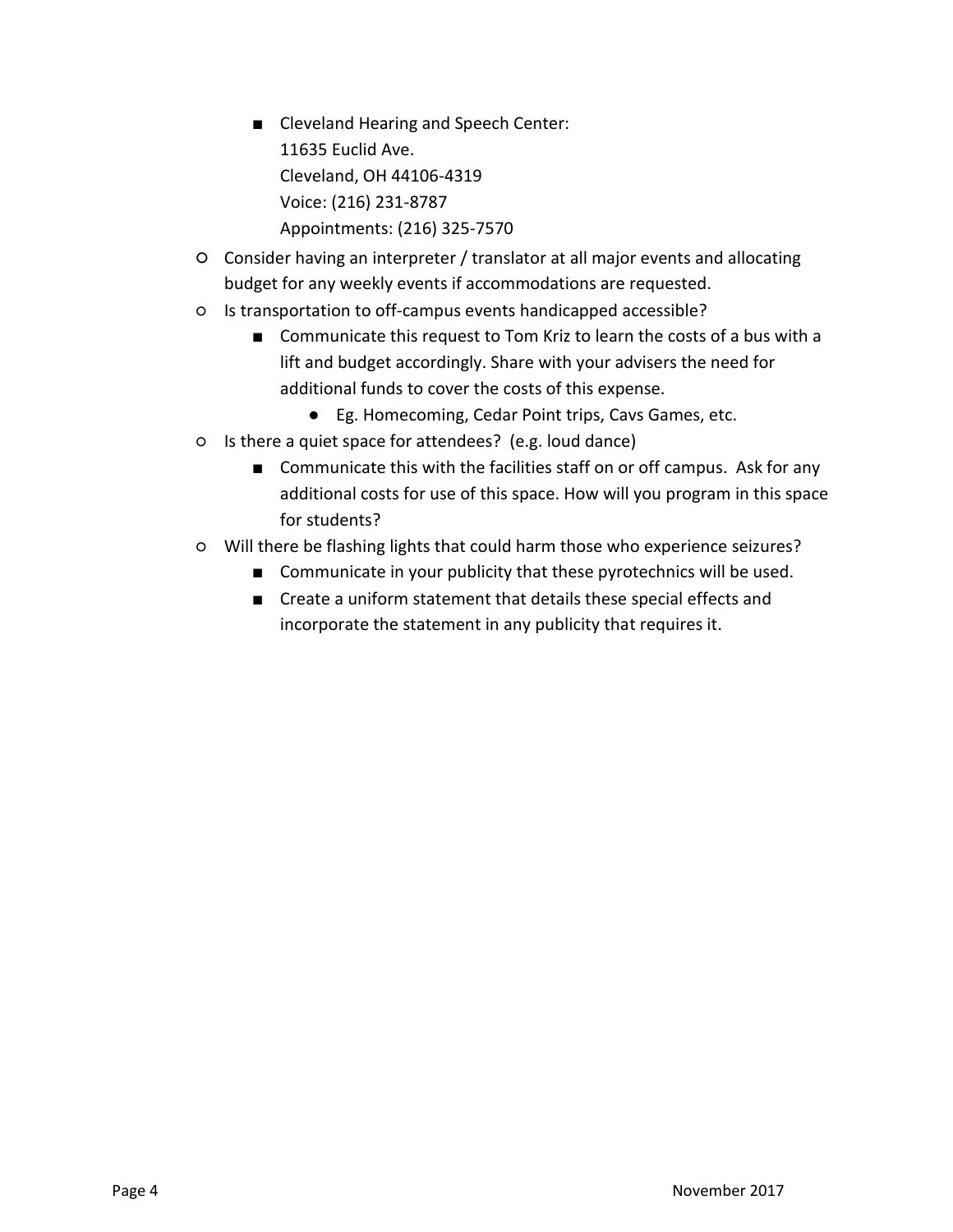#### **Marketing**

The Marketing and Communications Coordinator is responsible for promoting SUPB events to the campus including, but not limited to, posters, flyers, banners, Inside JCU emails and social media accounts.

#### **Marketing**

- The content of any event marketing should be open-minded and inclusive to all of John Carroll University's population.
- Be cautious of the names, images used, and descriptions of the events that are being promoted.

For example:

- Posters of dances should NOT show only heterosexual couples as that signals exclusion of members of the LGBTQ+ community.
- Pictures depicting a specific faith like a chapel may exclude people practicing other faiths.
- Make sure to advertise to those of diverse backgrounds.
- Make sure to advertise to students of all abilities. Advertising that we can accommodate to students in wheelchairs, students who are blind, student who are deaf, etc.
	- Place advertising materials in a variety of places on-campus. For example, place posters in the CSDI Lounge & the Commuter Lounge. Both rooms are located next to the Jardine Room in the DJ Lombardo Student Center.
	- Include language in the publicity about how to request a translator or other accommodations by contacting the event coordinator.
	- Use inclusive language in the text of marketing materials. Refrain from using gendered pronouns or other language that would exclude students from opportunities.
	- O Consider using page 22 of the **JCU StyleGuide:**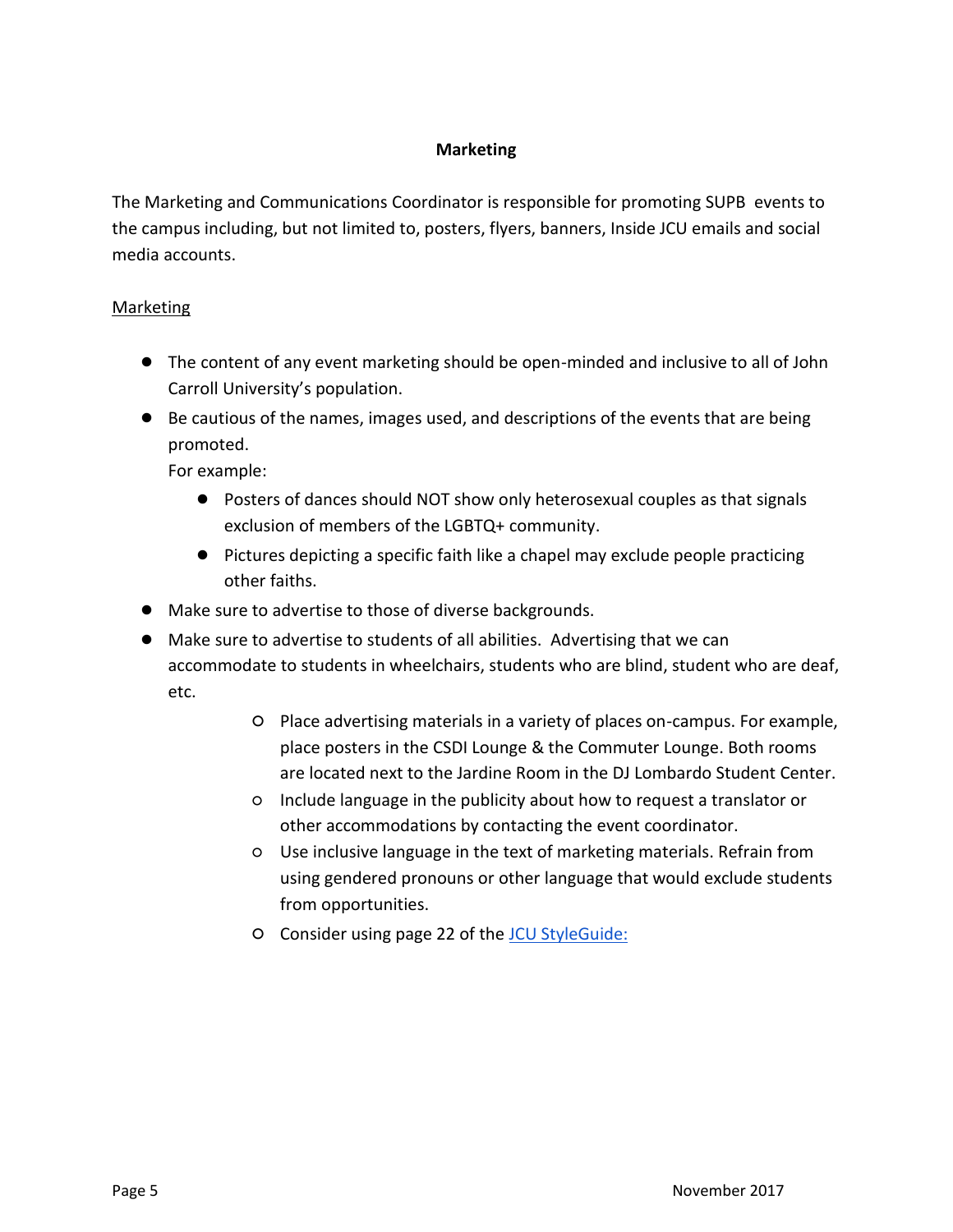#### **Recruitment, Retention & Member Development**

The Recruitment and Retention Coordinator is responsible for facilitating team member meetings, recruiting new members to the organization, and recognizing members for outstanding performance.

#### **Recruitment**

To make inclusion a conscious goal of the recruitment strategy, here are things to keep in mind before the selection process begins:

- Discuss with all people involved in the selection process why inclusion is a recruitment goal.
- Identify bias and barriers for diverse applicants in the selection process. Share your findings with SUPB.
- Establish a method of measuring how the selection and recruitment process successfully promoted inclusion.
	- Engage and work directly with the Student Union Vice President for Diversity, Equity & Inclusion to establish these measures and evaluate SUPB's inclusiveness.

The above 5 steps should occur **before** any recruitment efforts are made to ensure that the recruitment process is inclusive of all potential applicants' needs and interests.

Next, inclusion must be a central theme in the design of the recruitment process, materials and timeline. Here are some best practices:

- Avoid scheduling the recruitment timeline during major religious holidays, cultural celebrations, and other campus events.
- Hold recruitment events or information sessions at different locations, times, and days to give applicants with different schedules and commitments a chance to attend.
- Consider contacting a range of academic, social, cultural, and service campus organizations that may have interested applicants.
- Reach out to underrepresented populations such as students of color, commuters, etc..
- Craft recruitment materials that are varied in language, colors and style to appeal to a wider audience (a poster geared to attract commuter students, for example).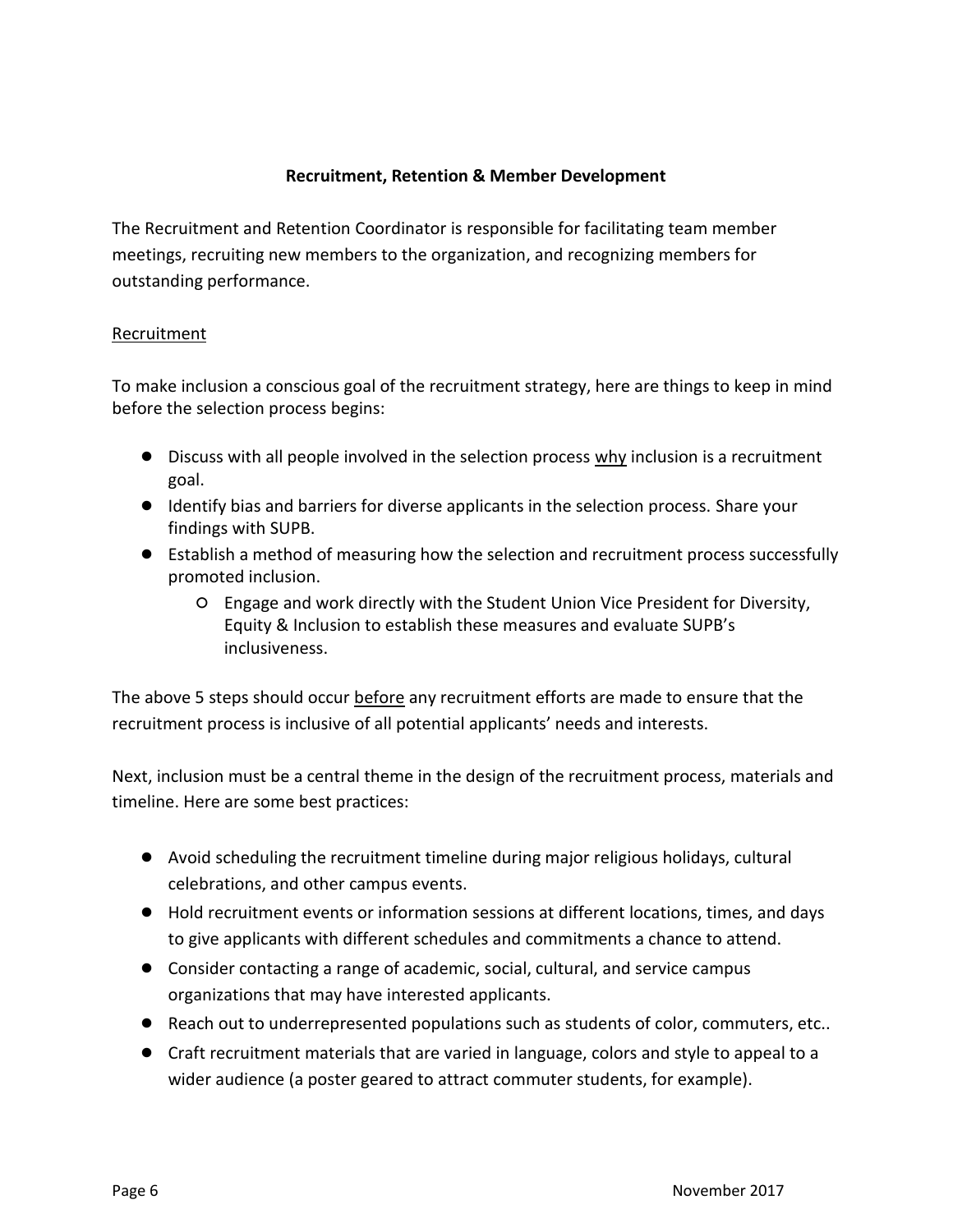- Recruitment materials should employ gender-neutral language and avoid phrases that are culture-specific.
	- For example, American culture uses a lot of baseball idioms that may not be understood by applicants of another cultural background:
		- "That exam sure threw me a curveball."
		- "The cafeteria food is definitely hit or miss."
		- "I really wish my group members would step up to the plate and work on our project."
- Include a contact person's name, email, and phone number for interested applicants to address any questions or concerns.

The interview and selection process itself should be carefully evaluated for bias and barriers to applicants' success. Here are some best practices:

- Use interview questions that seek information directly related to the position's and organization's requirements.
	- For SUPB, consider what the candidate's top three ranked positions are and select relevant questions.
		- "What past experience have you had in event planning?"
		- "What is your biggest strength when working on a team?"
- Create a preselected list of interview questions before any interviews are conducted. Additional questions may be used to pull necessary information, but initial questions must be standardized for all candidates.

#### Retention

Inclusion should continue after the hiring process is completed. In other words, the Vice President for Programming and the Recruitment and Retention Coordinator (with the assistance of the advisors) must drive continuous efforts to increase SUPB's inclusivity. Here are some best practices for inclusive member retention:

- Hold a discussion with the new Exec Board regarding the application and hiring process.
	- Did they encounter any problems?
	- Are there potential barriers for other applicants?
- Consider holding a discussion with students that did not secure a position with SUPB to identify: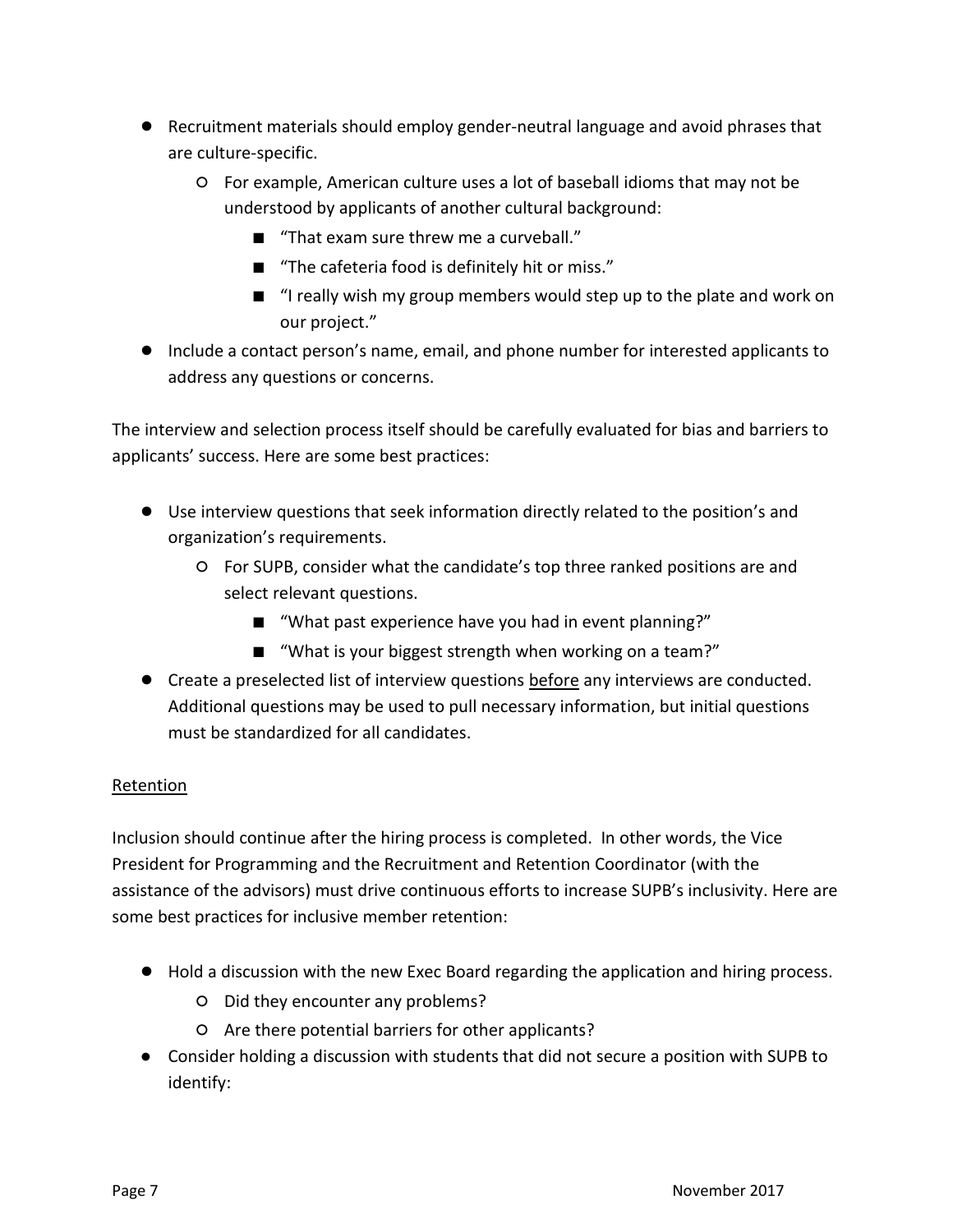- Did they encounter any problems?
- Are there potential barriers for other applicants?
- Identify at least 1-2 initiatives each semester that the entire Exec Board can work on together to achieve that focus on increasing inclusion within the organization and its events. Communicate these with the campus community.
- Offer an Open Forum at the end of formal Exec Board meetings to give Exec members a chance to express their individual ideas and concerns.
	- At Team Member meetings, each committee should offer an informal Open Forum at either the beginning or end of the committee meeting.
	- Examples:
		- "What ideas do you have?"
		- "Is there something we could be doing better for this event?"
		- "How can we market this event differently?"

#### Member Development

Inclusive member development practices apply to both the Executive Board and Team Members of SUPB. Inclusion goes beyond the visible parts of a person's identity. Here are some questions to ask to determine whether your organization's member development practices are inclusive:

- What are the current communication styles being used in your meeting? What communication styles exist? How can you go about identifying your leadership communication style.
	- Consider StrengthsFinder Training with OSE.
- How does the Exec Board and organization include introverts and extroverts? How does SUPB assess who is an extrovert or introvert. How does this knowledge impact brainstorming session and shared airtime at meetings?
- How are meetings conducted in a way that promote collaboration and active listening?
- Does the organization's policies and practices promote a culture of mutual learning? If so, how?

If your answer to any of these questions is "No" or "Kinda", consider implementing changes to make your answers "Yes".